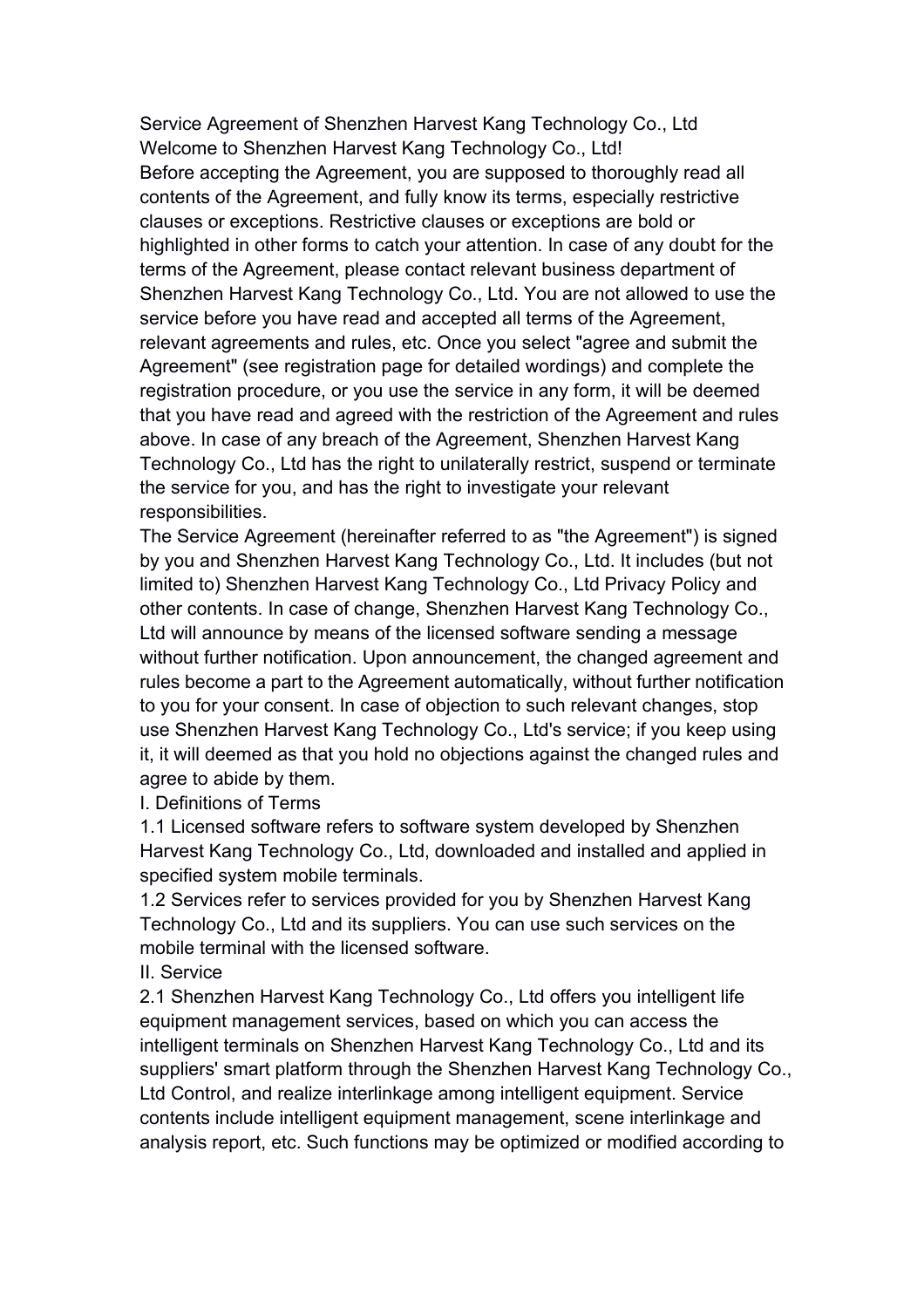changes of users' demands or judgment of service supplier, and service supply may be suspended due to regular and irregular maintenance.

III. Scope of Service

3.1 Shenzhen Harvest Kang Technology Co., Ltd grants you with the right to use the product based on this software.

3.2 You are prohibited to license, sell, lease, transfer, issue the product in any form, or use the product for other commercial purpose. 3.2 Due to limitations on software adaptation platform and terminals, you can only use the licensed software in the authorized system platform and terminal; if you install the licensed software on other terminal equipment, it may damage your hardware or software function.

3.3 You acknowledge that the licensed software can only be used for non-commercial purpose and installation, application and running of the licensed software is prohibited. If such commercial operation is necessary, prior written authorization and permission from Shenzhen Harvest Kang Technology Co., Ltd shall be obtained.

3.4 Shenzhen Harvest Kang Technology Co., Ltd and its suppliers may change, upgrade or transfer the licensed software or relevant functions from time to time, and may add new functions or services in the licensed software system. If no separate agreements are accompanied with the aforesaid new functions or services, you are entitled to the corresponding functions and services, which is also subject to the Agreement.

3.5 You shall be responsible for the accuracy, reliability, integrity and legality of input data and legality of the way in which you obtain the data, and shall back up data and information from time to time. You shall bear all risks for damage and loss of such information.

3.6 You shall properly keep your account number and password. In case of any safety loophole for your account (including but not limited to divulgence of user password), you shall notify Shenzhen Harvest Kang Technology Co., Ltd in time, and Shenzhen Harvest Kang Technology Co., Ltd will assist you in taking relevant measures. Otherwise, all behaviors related to your account shall be assumed by you and you will bear all responsibilities.

## IV. A Third Party

4.1 You acknowledge that certain service of Shenzhen Harvest Kang Technology Co., Ltd and its suppliers is based on software or services provided by a third party. Such service is set to facilitate your application and necessary legal authorization is obtained from the third party.

4.2 The product includes certain information and services of the third party. Shenzhen Harvest Kang Technology Co., Ltd and its suppliers neither controls nor bears responsibility for information and services of the third party.

4.3 You acknowledge that Shenzhen Harvest Kang Technology Co., Ltd and its suppliers cannot guarantee that the licensed software always uses or contains such services, or that other software provided by the same third party will be used in future. Likewise, it may use similar services supplied by another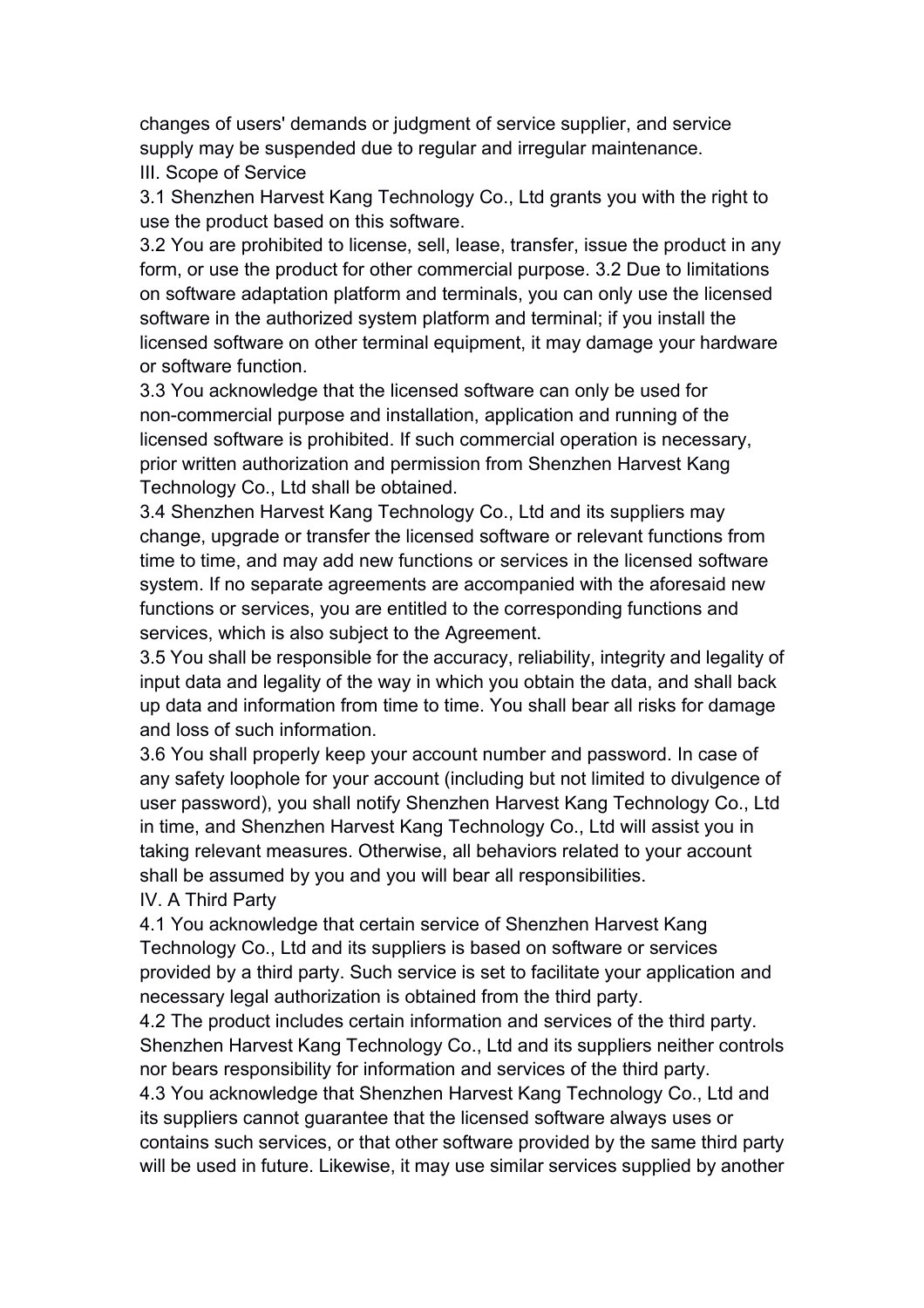third party. Upon application, the aforesaid corresponding software or services are subject to this Agreement.

V. Service Application Standard

5.1 You shall use the licensed software in a normal manner. The following ways are in breach of the application standard:

1) Issue or share computer virus, worms, malicious codes, or software that deliberately damages or changes computer system or data;

2) Collect information or data of other users without authorization, for example, email address and the like;

3) Maliciously use the product in an automatic way, causing over load to the server, or interfere with or damage web server and network links in other forms.

4) Attempt to visit server data or communication data of the product without authorization;

5) Interfere with or damage the production application by other users. 5.2 You understand and agree that:

1) Shenzhen Harvest Kang Technology Co., Ltd will determine whether or not you are involved in violation of standards above, and suspend or terminate your application license according to determination results or take other restrictions according to agreements.

2) Shenzhen Harvest Kang Technology Co., Ltd will directly delete information in breach of laws, or infringing others' legal rights, or in breach of the Agreement issued by you when using the licensed software.

3) If a third party suffers from damage due to your breach of application standards, you shall independently bear legal responsibility in your name, and protect and indemnify Shenzhen Harvest Kang Technology Co., Ltd from losses or additional expenses generated therefrom. Otherwise, Shenzhen Harvest Kang Technology Co., Ltd has the right to claim compensation.

4) If Shenzhen Harvest Kang Technology Co., Ltd and its suppliers suffers from any loss due to your breach of relevant laws or the Agreement, you shall compensate Shenzhen Harvest Kang Technology Co., Ltd and its suppliers for losses and (or) expenses generated therefrom.

VI. Information Content Standard

6.1 You promise that you will not conduct any act in breach of laws or improper behaviors by using the service, such act and behavior include (but not limited to):

6.1.1 Uploading, transferring or sharing information containing one of the following contents:

1) Opposing the basic principles determined in the Constitution;

2) Endangering state safety, disclosing state secret, subverting state power and sabotaging state unity;

3) Damaging state honor and benefit;

4) Inciting national hatred and discrimination and sabotaging national unity;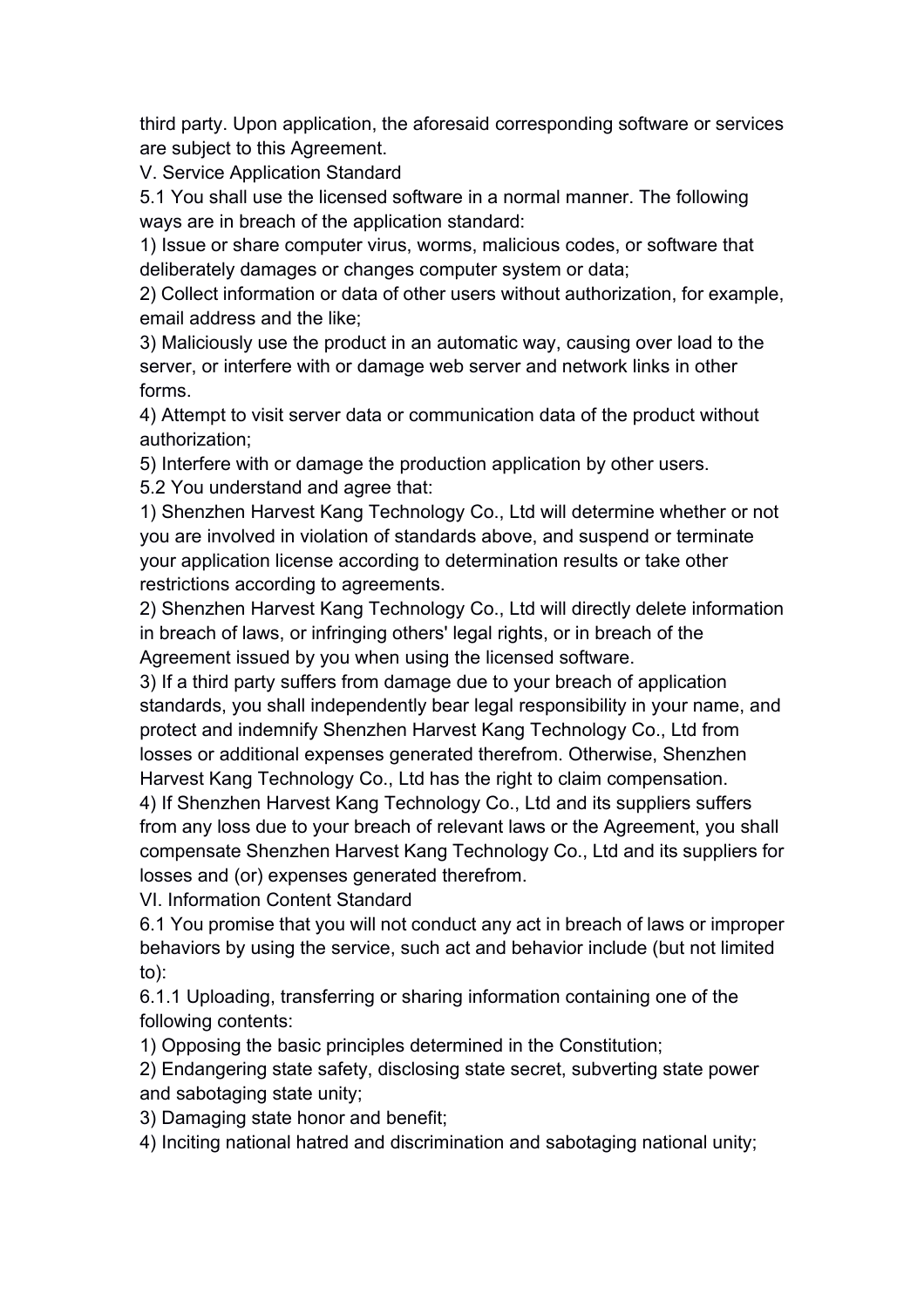5) Destroying religious policy of the state and advocating heresy and feudalistic superstition;

6) Spreading rumors, disturbing social order and destroying social stability;

7) Spreading obscenity, porn, gambling, violence , murder and terror or abetting a crime;

8) Insulting or slandering others and infringing on the legal rights and interests of others;

9) Containing contents of sham, defraudation, harm, threat, infringement to others' privacy, harassment, infringement, slander, coarseness, indecency, or morally repulsive contents;

10) Containing other contents restricted or forbidden by applicable laws, regulations, rules, provisions and other legal standards.

VII. Private Policy and Data

7.1 It is crucial for Shenzhen Harvest Kang Technology Co., Ltd to protect your personal information. Shenzhen Harvest Kang Technology Co., Ltd prepares Shenzhen Harvest Kang Technology Co., Ltd Privacy Policy , in which contents related to ownership and protection of intellectual property, collection, use, share, storage and protection, etc. of your information are disclosed. You are suggested to thoroughly read Shenzhen Harvest Kang Technology Co., Ltd Privacy Policy.

VIII. Exception Clauses

8.1 Unless otherwise specified in laws and regulations, Shenzhen Harvest Kang Technology Co., Ltd will do its best to ensure the security, validity, accuracy and reliability of the licensed software and technologies and information involved, but Shenzhen Harvest Kang Technology Co., Ltd is unable to guarantee the same due to restriction by available technologies nowadays.

8.2 You understand that Shenzhen Harvest Kang Technology Co., Ltd will not assume responsibility for direct or indirect losses caused by force majeure and default of a third party.

8.3 You shall be responsible for personnel injury or incidental or indirectly injury caused by or related to one of the following accidents: 1) A third party uses the licensed software or changes your data without permission; 2) Expenses and losses produced by using the licensed software; 3) Your misunderstanding of the licensed software; 4) Other losses related to licensed software caused by reasons not attributable to Shenzhen Harvest Kang Technology Co., Ltd.

8.4 Any other licensed software-derived software not developed and released by Shenzhen Harvest Kang Technology Co., Ltd or the development and release are not granted by Shenzhen Harvest Kang Technology Co., Ltd is illegal software. Downloading, installing and using such software may cause unpredictable risks. Shenzhen Harvest Kang Technology Co., Ltd shall be free from legal responsibilities and disputes generated therein and Shenzhen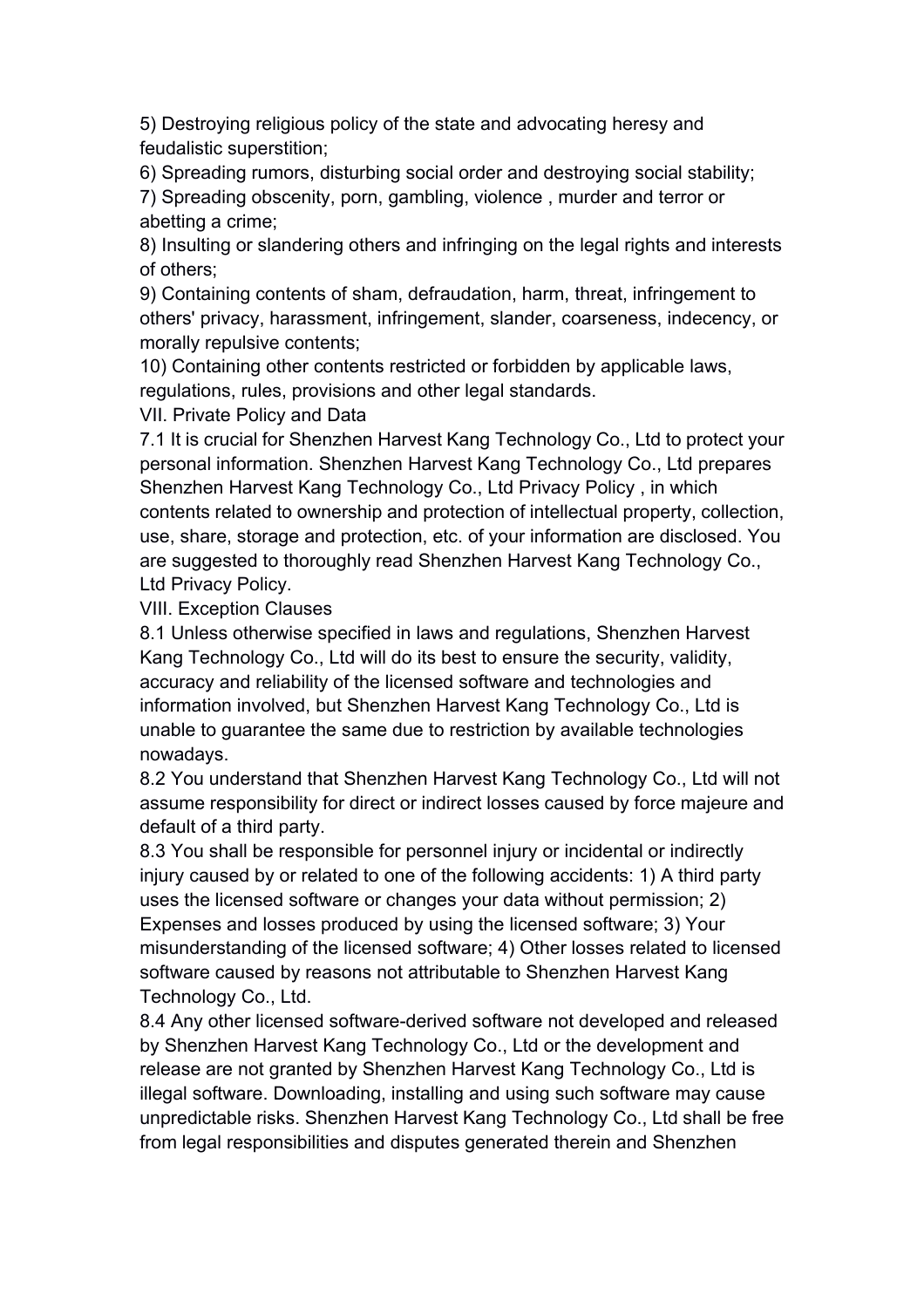Harvest Kang Technology Co., Ltd shall have the right to suspend or terminate application license and/or other all services.

8.5 You have been informed of that the usage of Shenzhen Harvest Kang Technology Co., Ltd and its supplier's smart platform involves in Internet service, which may be affected by unstable factors in all links. Although Shenzhen Harvest Kang Technology Co., Ltd has taken safeguard measures, the service may be suspended, terminated, delayed, suffered from application restriction or application failure due to inherent defects of Internet and e-communication as well as factors beyond reasonable control of any party to the Agreement (including but not limited to fire, flood, terrorist attack, pestilence, natural disasters, riot, terminal virus, hacker attack, network fault and terminal fault). You hereby agree to bear foregoing risks and agree that Shenzhen Harvest Kang Technology Co., Ltd is free from any responsibility when normal running of services are influenced by the occurrence of foregoing risks.

IX. Agreement Termination and Breach of Agreement

9.1 You should understand that you shall use the licensed software according to authorization scope, respect intellectual property of software and contents contained in the software, and perform obligations according to the Agreement when using Shenzhen Harvest Kang Technology Co., Ltd's services.<br>Shenzhen Harvest Kang Technology Co., Ltd will terminate the application license if you are in material breach of the Agreement.

9.2 Your application of the software relies on supporting services supplied by Shenzhen Harvest Kang Technology Co., Ltd's related companies. Breach of terms, agreements, rules, annunciation and other relevant regulations of Shenzhen Harvest Kang Technology Co., Ltd and its related companies may cause failure in normal usage of licensed software, in which case, Shenzhen Harvest Kang Technology Co., Ltd shall be entitled to terminate the application license, or take measures to restrain your application license or other rights and interests controlled by Shenzhen Harvest Kang Technology Co., Ltd as agreed in the Agreement, including suspension or termination of your application license.

9.3 In case of your breach of the Agreement or other agreements signed with Shenzhen Harvest Kang Technology Co., Ltd, Shenzhen Harvest Kang Technology Co., Ltd and its suppliers shall have the right to notify the related companies, requiring them to take restrictive measures to your rights and interests, including requiring related companies to suspend or terminate supplying part or whole services for you, and legally announce your breach of agreement on websites run or actually controlled by them.

9.4 The licensed software is downloaded from the downloading platform and you shall abide by stipulations of the download platform, system platform and terminal manufacture on application ways and restrictions of the licensed software. If the above mentioned third party confirms that you are in breach of the agreement and Shenzhen Harvest Kang Technology Co., Ltd and its